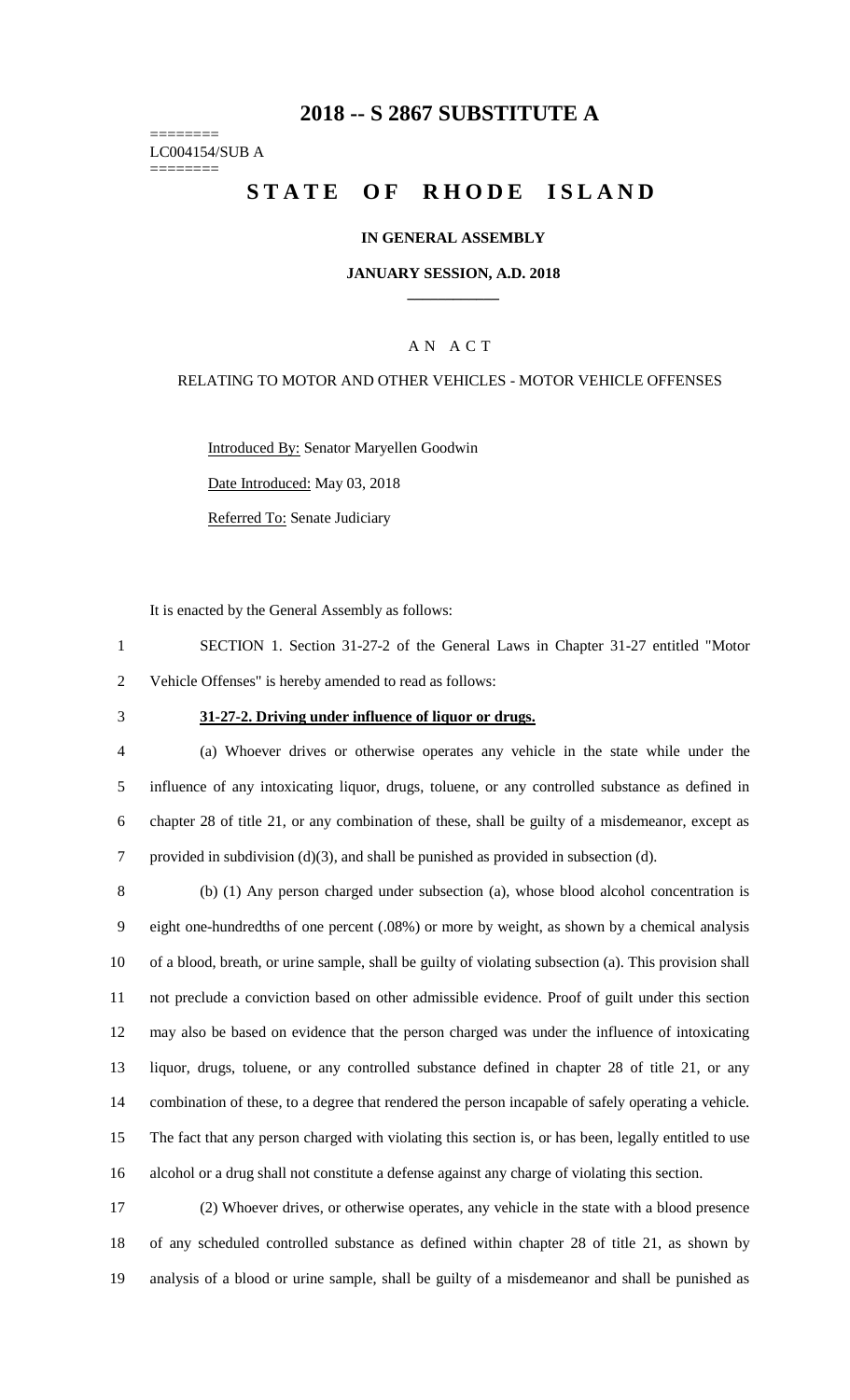provided in subsection (d).

 (c) In any criminal prosecution for a violation of subsection (a), evidence as to the amount of intoxicating liquor, toluene, or any controlled substance as defined in chapter 28 of title 21, or any combination of these, in the defendant's blood at the time alleged as shown by a chemical analysis of the defendant's breath, blood, or urine or other bodily substance, shall be admissible and competent, provided that evidence is presented that the following conditions have been complied with:

 (1) The defendant has consented to the taking of the test upon which the analysis is made. Evidence that the defendant had refused to submit to the test shall not be admissible unless the defendant elects to testify.

 (2) A true copy of the report of the test result was mailed within seventy-two (72) hours of the taking of the test to the person submitting to a breath test.

 (3) Any person submitting to a chemical test of blood, urine, or other body fluids shall have a true copy of the report of the test result mailed to him or her within thirty (30) days following the taking of the test.

 (4) The test was performed according to methods and with equipment approved by the director of the department of health of the state of Rhode Island and by an authorized individual.

 (5) Equipment used for the conduct of the tests by means of breath analysis had been tested for accuracy within thirty (30) days preceding the test by personnel qualified as hereinbefore provided, and breathalyzer operators shall be qualified and certified by the department of health within three hundred sixty-five (365) days of the test.

 (6) The person arrested and charged with operating a motor vehicle while under the influence of intoxicating liquor, toluene, or any controlled substance as defined in chapter 28 of title 21, or, any combination of these in violation of subsection (a), was afforded the opportunity to have an additional chemical test. The officer arresting or so charging the person shall have informed the person of this right and afforded him or her a reasonable opportunity to exercise this right, and a notation to this effect is made in the official records of the case in the police department. Refusal to permit an additional chemical test shall render incompetent and inadmissible in evidence the original report.

 (d) (1) (i) Every person found to have violated subdivision (b)(1) shall be sentenced as follows: for a first violation whose blood alcohol concentration is eight one-hundredths of one percent (.08%), but less than one-tenth of one percent (.1%), by weight, or who has a blood presence of any scheduled controlled substance as defined in subdivision (b)(2), shall be subject to a fine of not less than one hundred dollars (\$100) nor more than three hundred dollars (\$300);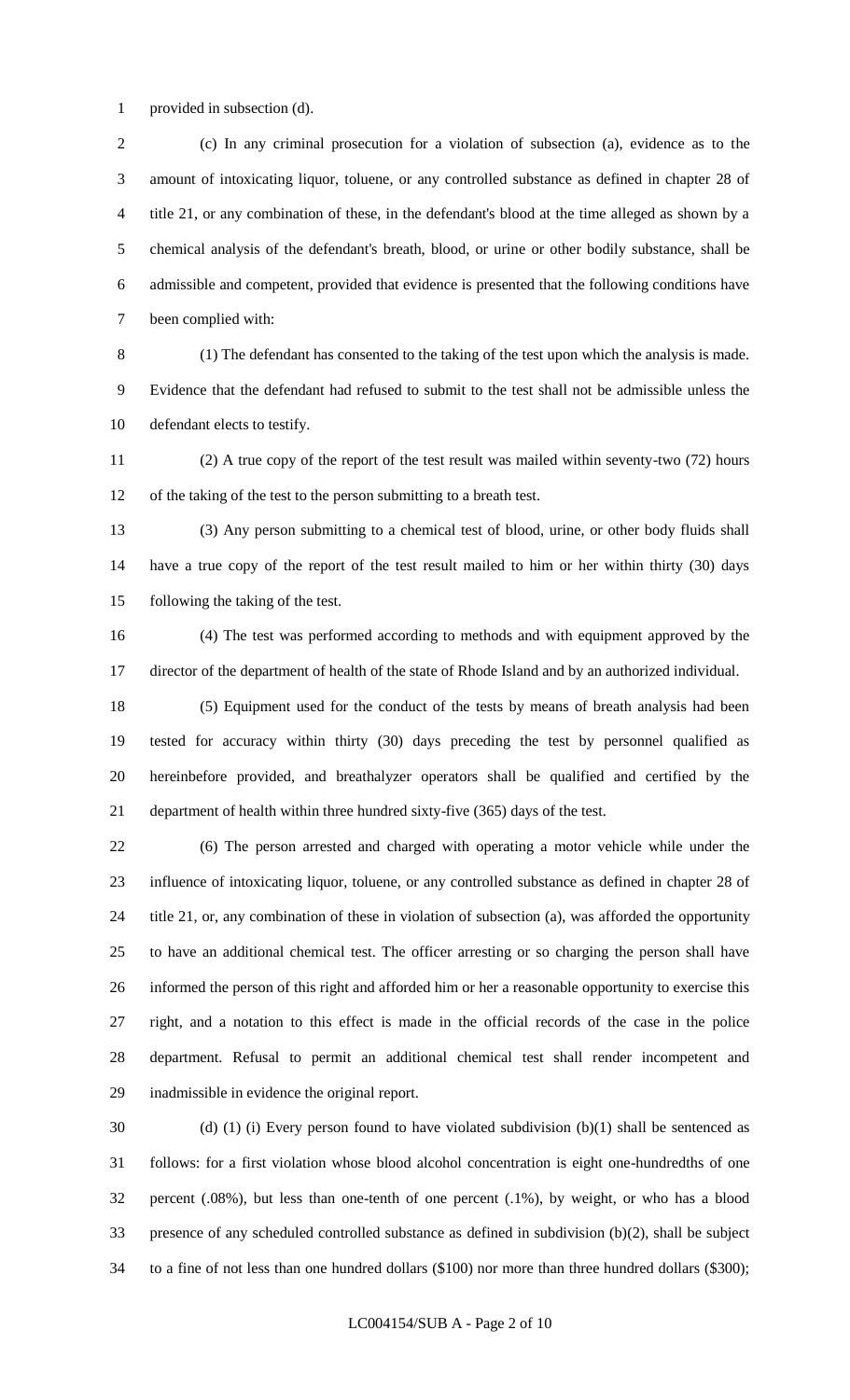shall be required to perform ten (10) to sixty (60) hours of public community restitution, and/or shall be imprisoned for up to one year. The sentence may be served in any unit of the adult correctional institutions in the discretion of the sentencing judge and/or shall be required to attend a special course on driving while intoxicated or under the influence of a controlled substance; provided, however, that the court may permit a servicemember or veteran to complete any court- approved counseling program administered or approved by the Veterans' Administration, and his or her driver's license shall be suspended for thirty (30) days up to one hundred eighty (180) days. The sentencing judge or magistrate may prohibit that person from operating a motor vehicle that is not equipped with an ignition interlock system as provided in § 31-27-2.8.

 (ii) Every person convicted of a first violation whose blood alcohol concentration is one- tenth of one percent (.1%) by weight or above, but less than fifteen hundredths of one percent (.15%), or whose blood alcohol concentration is unknown, shall be subject to a fine of not less than one hundred (\$100) dollars, nor more than four hundred dollars (\$400), and shall be required to perform ten (10) to sixty (60) hours of public community restitution and/or shall be imprisoned for up to one year. The sentence may be served in any unit of the adult correctional institutions in the discretion of the sentencing judge. The person's driving license shall be suspended for a period of three (3) months to twelve (12) months. The sentencing judge shall require attendance at a special course on driving while intoxicated or under the influence of a controlled substance and/or alcoholic or drug treatment for the individual; provided, however, that the court may permit a servicemember or veteran to complete any court-approved counseling program administered or approved by the Veterans' Administration. The sentencing judge or magistrate may prohibit that person from operating a motor vehicle that is not equipped with an ignition interlock system as provided in § 31-27-2.8.

 (iii) Every person convicted of a first offense whose blood alcohol concentration is fifteen hundredths of one percent (.15%) or above, or who is under the influence of a drug, 26 toluene, or any controlled substance as defined in subdivision  $(b)(1)$ , shall be subject to a fine of five hundred dollars (\$500) and shall be required to perform twenty (20) to sixty (60) hours of public community restitution and/or shall be imprisoned for up to one year. The sentence may be served in any unit of the adult correctional institutions in the discretion of the sentencing judge. The person's driving license shall be suspended for a period of three (3) months to eighteen (18) months. The sentencing judge shall require attendance at a special course on driving while intoxicated or under the influence of a controlled substance and/or alcohol or drug treatment for the individual; provided, however, that the court may permit a servicemember or veteran to complete any court-approved counseling program administered or approved by the Veterans'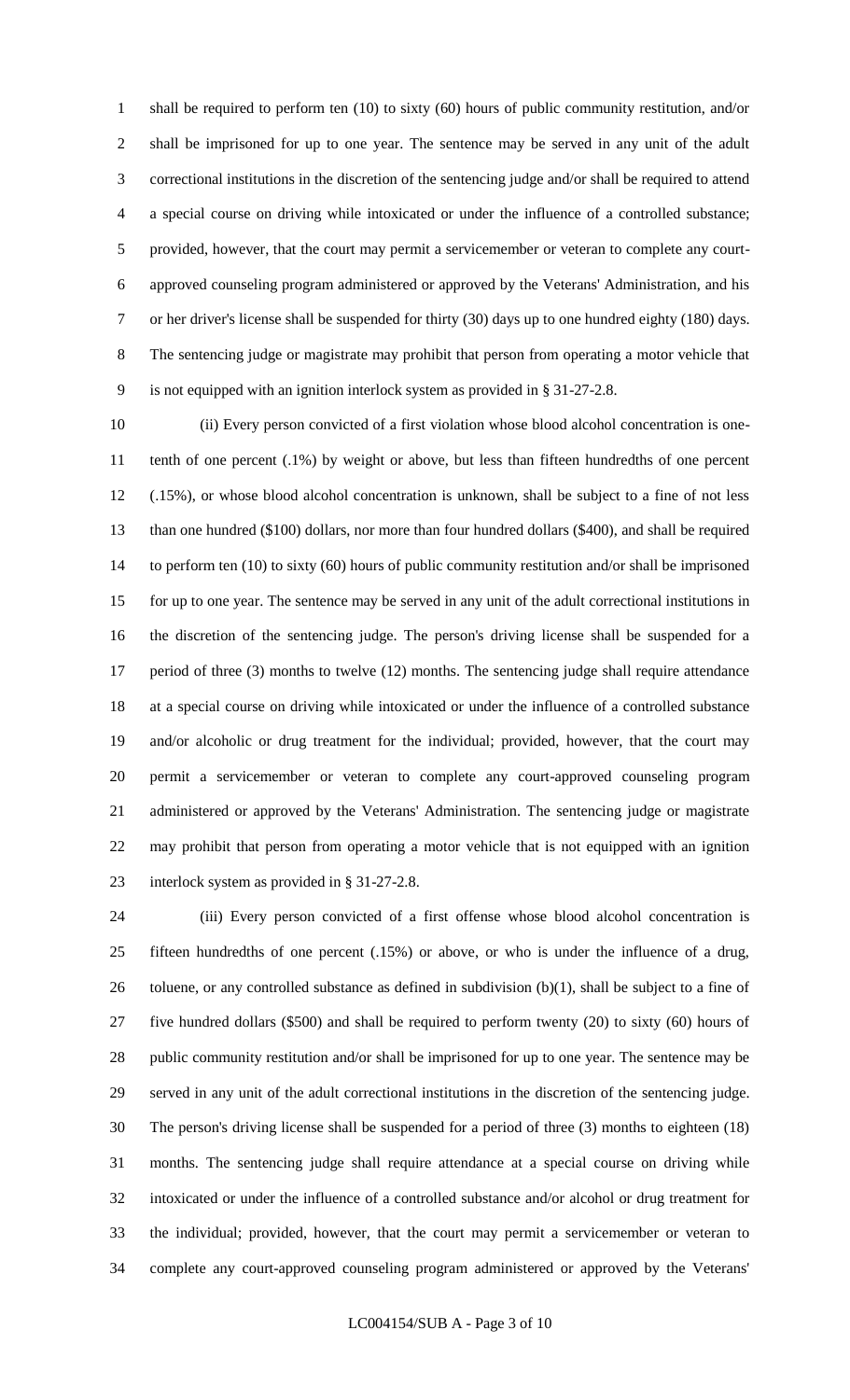Administration. The sentencing judge or magistrate shall prohibit that person from operating a 2 motor vehicle that is not equipped with an ignition interlock system as provided in § 31-27-2.8.

 (2) (i) Every person convicted of a second violation within a five-year (5) period with a blood alcohol concentration of eight one-hundredths of one percent (.08%) or above, but less than fifteen hundredths of one percent (.15%), or whose blood alcohol concentration is unknown, or who has a blood presence of any controlled substance as defined in subdivision (b)(2), and every person convicted of a second violation within a five-year (5) period, regardless of whether the prior violation and subsequent conviction was a violation and subsequent conviction under this statute or under the driving under the influence of liquor or drugs statute of any other state, shall be subject to a mandatory fine of four hundred dollars (\$400). The person's driving license shall be suspended for a period of one year to two (2) years, and the individual shall be sentenced to not less than ten (10) days, nor more than one year, in jail. The sentence may be served in any unit of the adult correctional institutions in the discretion of the sentencing judge; however, not less than forty-eight (48) hours of imprisonment shall be served consecutively. The sentencing judge shall require alcohol or drug treatment for the individual; provided, however, that the court may permit a servicemember or veteran to complete any court-approved counseling program administered or approved by the Veterans' Administration and shall prohibit that person from operating a motor vehicle that is not equipped with an ignition interlock system as provided in § 31-27-2.8.

20 (ii) Every person convicted of a second violation within a five-year (5) period whose blood alcohol concentration is fifteen hundredths of one percent (.15%) or above, by weight as shown by a chemical analysis of a blood, breath, or urine sample, or who is under the influence of 23 a drug, toluene, or any controlled substance as defined in subdivision  $(b)(1)$ , shall be subject to mandatory imprisonment of not less than six (6) months, nor more than one year; a mandatory fine of not less than one thousand dollars (\$1,000); and a mandatory license suspension for a period of two (2) years from the date of completion of the sentence imposed under this subsection. The sentencing judge shall require alcohol or drug treatment for the individual; provided, however, that the court may permit a servicemember or veteran to complete any court approved counseling program administered or approved by the Veterans' Administration. The sentencing judge or magistrate shall prohibit that person from operating a motor vehicle that is not equipped with an ignition interlock system as provided in § 31-27-2.8

 (3) (i) Every person convicted of a third or subsequent violation within a five-year (5) period with a blood alcohol concentration of eight one-hundredths of one percent (.08%) or above, but less than fifteen hundredths of one percent (.15%), or whose blood alcohol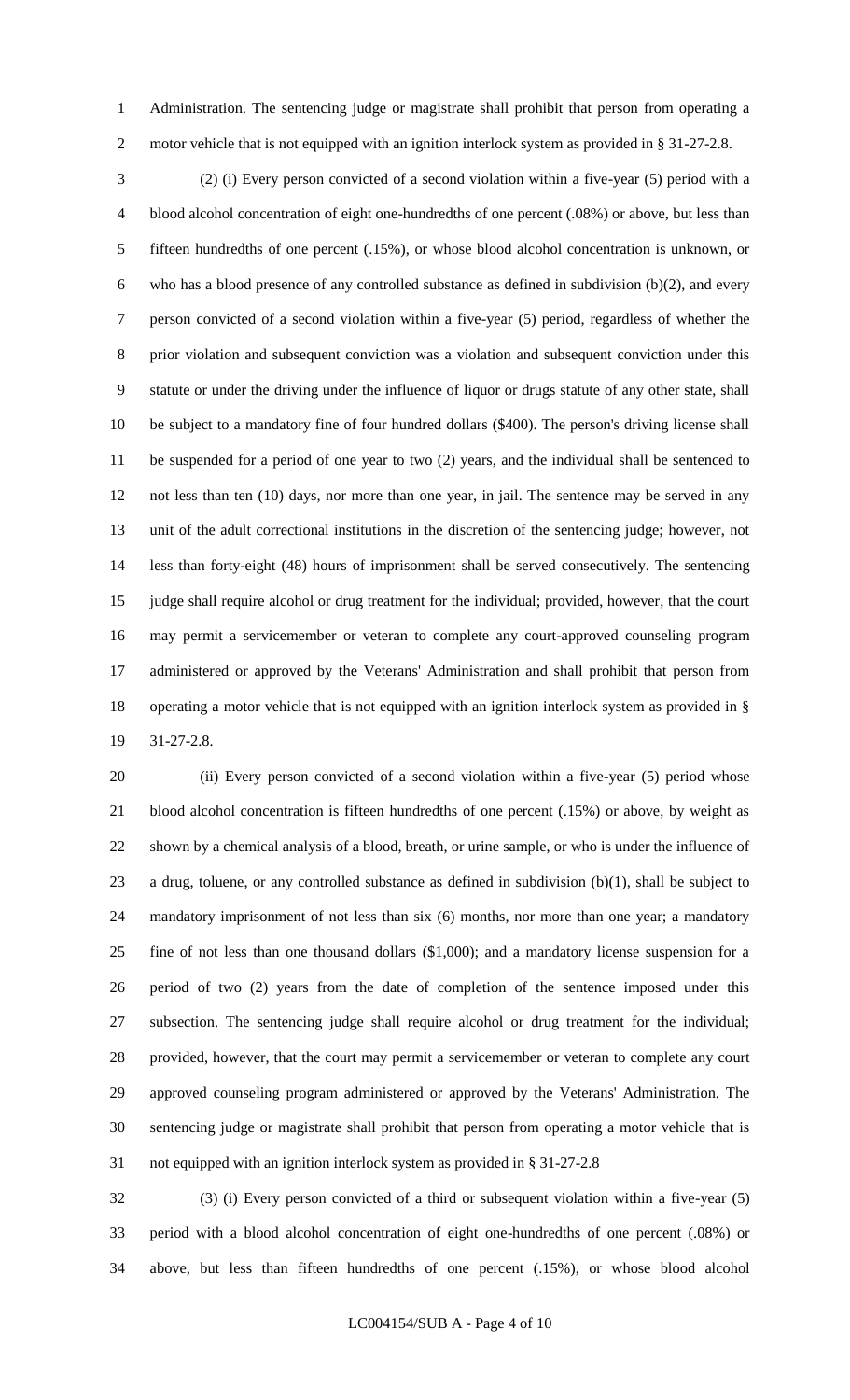concentration is unknown or who has a blood presence of any scheduled controlled substance as 2 defined in subdivision (b)(2), regardless of whether any prior violation and subsequent conviction was a violation and subsequent conviction under this statute or under the driving under the influence of liquor or drugs statute of any other state, shall be guilty of a felony and be subject to a mandatory fine of four hundred (\$400) dollars. The person's driving license shall be suspended for a period of two (2) years to three (3) years, and the individual shall be sentenced to not less than one year and not more than three (3) years in jail. The sentence may be served in any unit of the adult correctional institutions in the discretion of the sentencing judge; however, not less than forty-eight (48) hours of imprisonment shall be served consecutively. The sentencing judge shall require alcohol or drug treatment for the individual; provided, however, that the court may permit a servicemember or veteran to complete any court-approved counseling program administered or approved by the Veterans' Administration, and shall prohibit that person from operating a motor vehicle that is not equipped with an ignition interlock system as provided in § 31-27-2.8.

 (ii) Every person convicted of a third or subsequent violation within a five-year (5) period whose blood alcohol concentration is fifteen hundredths of one percent (.15%) above by weight as shown by a chemical analysis of a blood, breath, or urine sample, or who is under the influence of a drug, toluene, or any controlled substance as defined in subdivision (b)(1), shall be subject to mandatory imprisonment of not less than three (3) years, nor more than five (5) years; a mandatory fine of not less than one thousand dollars (\$1,000), nor more than five thousand dollars (\$5,000); and a mandatory license suspension for a period of three (3) years from the date of completion of the sentence imposed under this subsection. The sentencing judge shall require alcohol or drug treatment for the individual. The sentencing judge or magistrate shall prohibit that person from operating a motor vehicle that is not equipped with an ignition interlock system as provided in § 31-27-2.8.

 (iii) In addition to the foregoing penalties, every person convicted of a third or subsequent violation within a five-year (5) period, regardless of whether any prior violation and subsequent conviction was a violation and subsequent conviction under this statute or under the driving under the influence of liquor or drugs statute of any other state, shall be subject, in the discretion of the sentencing judge, to having the vehicle owned and operated by the violator seized and sold by the state of Rhode Island, with all funds obtained by the sale to be transferred to the general fund.

 (4) Whoever drives or otherwise operates any vehicle in the state while under the influence of any intoxicating liquor, drugs, toluene, or any controlled substance as defined in chapter 28 of title 21, or any combination of these, when his or her license to operate is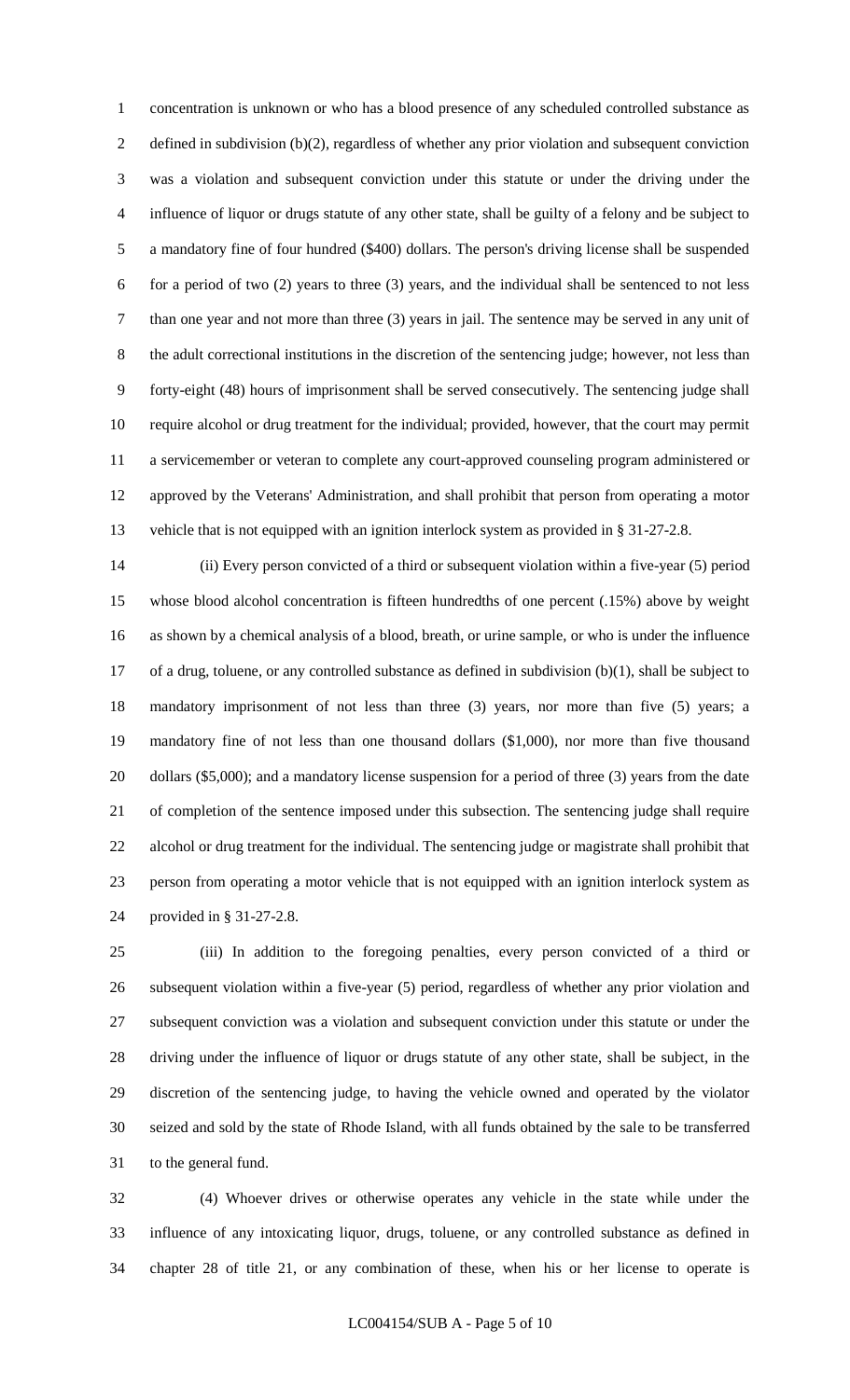suspended, revoked, or cancelled for operating under the influence of a narcotic drug or intoxicating liquor, shall be guilty of a felony punishable by imprisonment for not more than three (3) years and by a fine of not more than three thousand dollars (\$3,000). The court shall require alcohol and/or drug treatment for the individual; provided, the penalties provided for in § 31-27- 2(d)(4) shall not apply to an individual who has surrendered his or her license and served the court-ordered period of suspension, but who, for any reason, has not had his or her license reinstated after the period of suspension, revocation, or suspension has expired; provided, further, 8 the individual shall be subject to the provisions of subdivision  $(d)(2)(i)$ ,  $(d)(2)(ii)$ ,  $(d)(3)(i)$ , (d)(3)(ii), or (d)(3)(iii) regarding subsequent offenses, and any other applicable provision of this section.

 (5) (i) For purposes of determining the period of license suspension, a prior violation shall constitute any charge brought and sustained under the provisions of this section or § 31-27- 2.1.

 (ii) Any person over the age of eighteen (18) who is convicted under this section for operating a motor vehicle while under the influence of alcohol, other drugs, or a combination of these, while a child under the age of thirteen (13) years was present as a passenger in the motor 17 vehicle when the offense was committed, may be sentenced to a term of imprisonment of not 18 more than one year, and further, shall not be entitled to the benefit of suspension or deferment of 19 this sentence. The sentence imposed under this section may be served in any unit of the adult 20 correctional institutions in the discretion of the sentencing judge shall be subject to immediate license suspension pending prosecution. Any person convicted of violating this section shall be 22 guilty of a misdemeanor for a first offense and may be sentenced to a term of imprisonment of not more than one year and a fine not to exceed one thousand dollars (\$1000). Any person convicted 24 of a second or subsequent offense shall be guilty of a felony offense and may be sentenced to a term of imprisonment of not more than five (5) years and a fine not to exceed five thousand 26 dollars (\$5000). The sentencing judge shall also order a license suspension of up to two (2) years, require attendance at a special course on driving while intoxicated or under the influence of a 28 controlled substance and alcohol or drug education and/or treatment. The individual may also be 29 required to pay a highway assessment fee of no more than five hundred dollars (\$500) and the assessment shall be deposited in the general fund. (6) (i) Any person convicted of a violation under this section shall pay a highway assessment fine of five hundred dollars (\$500) that shall be deposited into the general fund. The

assessment provided for by this subsection shall be collected from a violator before any other

fines authorized by this section.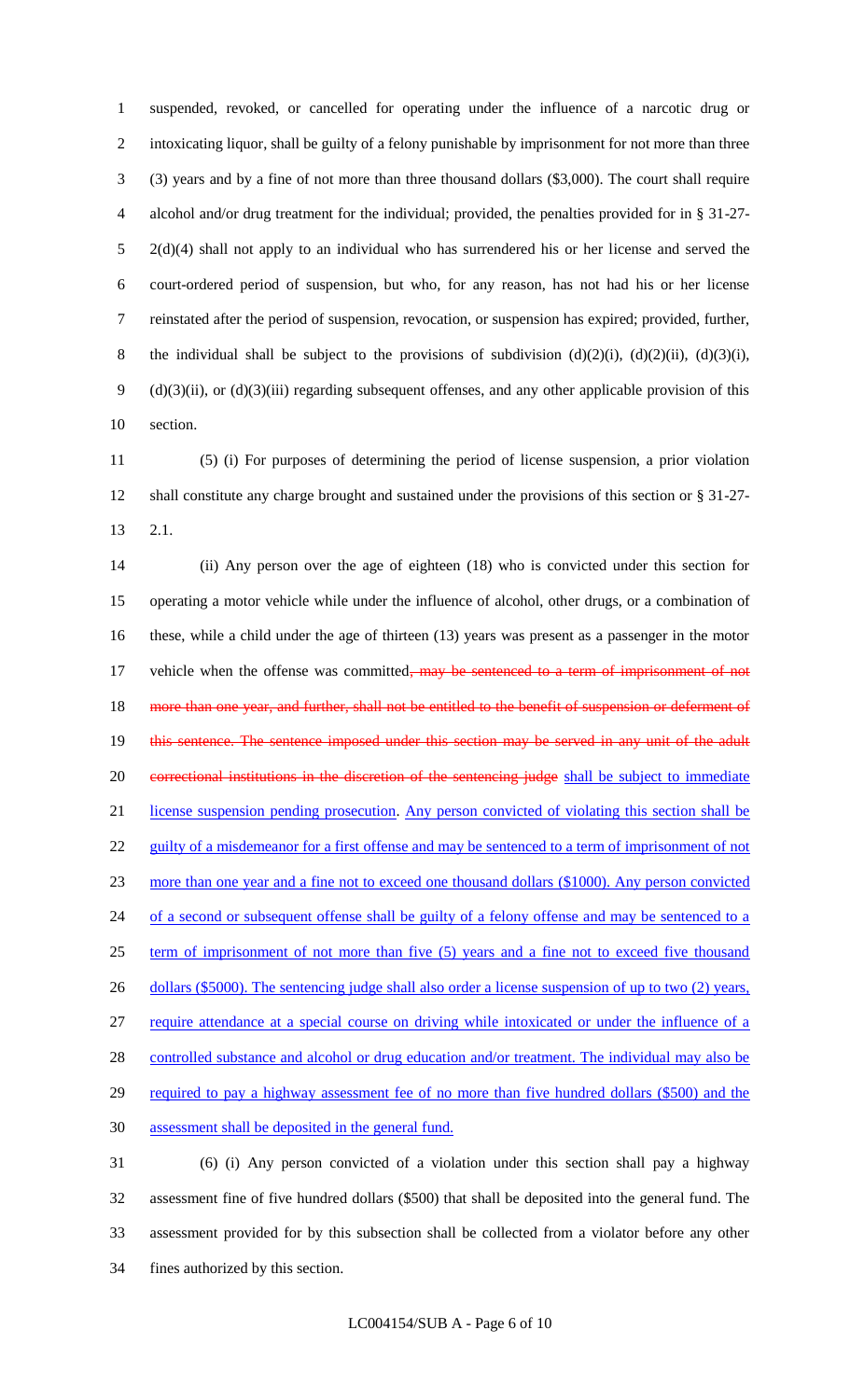(ii) Any person convicted of a violation under this section shall be assessed a fee of eighty-six dollars (\$86).

 (7) (i) If the person convicted of violating this section is under the age of eighteen (18) years, for the first violation he or she shall be required to perform ten (10) to sixty (60) hours of public community restitution and the juvenile's driving license shall be suspended for a period of six (6) months, and may be suspended for a period up to eighteen (18) months. The sentencing judge shall also require attendance at a special course on driving while intoxicated or under the influence of a controlled substance and alcohol or drug education and/or treatment for the juvenile. The juvenile may also be required to pay a highway assessment fine of no more than five hundred dollars (\$500) and the assessment imposed shall be deposited into the general fund.

 (ii) If the person convicted of violating this section is under the age of eighteen (18) years, for a second or subsequent violation regardless of whether any prior violation and subsequent conviction was a violation and subsequent under this statute or under the driving under the influence of liquor or drugs statute of any other state, he or she shall be subject to a mandatory suspension of his or her driving license until such time as he or she is twenty-one (21) years of age and may, in the discretion of the sentencing judge, also be sentenced to the Rhode Island training school for a period of not more than one year and/or a fine of not more than five hundred dollars (\$500).

 (8) Any person convicted of a violation under this section may undergo a clinical assessment at the community college of Rhode Island's center for workforce and community education. Should this clinical assessment determine problems of alcohol, drug abuse, or psychological problems associated with alcoholic or drug abuse, this person shall be referred to an appropriate facility, licensed or approved by the department of behavioral healthcare, developmental disabilities and hospitals, for treatment placement, case management, and monitoring. In the case of a servicemember or veteran, the court may order that the person be evaluated through the Veterans' Administration. Should the clinical assessment determine problems of alcohol, drug abuse, or psychological problems associated with alcohol or drug abuse, the person may have their treatment, case management, and monitoring administered or approved by the Veterans' Administration.

 (e) Percent by weight of alcohol in the blood shall be based upon milligrams of alcohol per one hundred (100) cubic centimeters of blood.

 (f) (1) There is established an alcohol and drug safety unit within the division of motor vehicles to administer an alcohol safety action program. The program shall provide for placement and follow-up for persons who are required to pay the highway safety assessment. The alcohol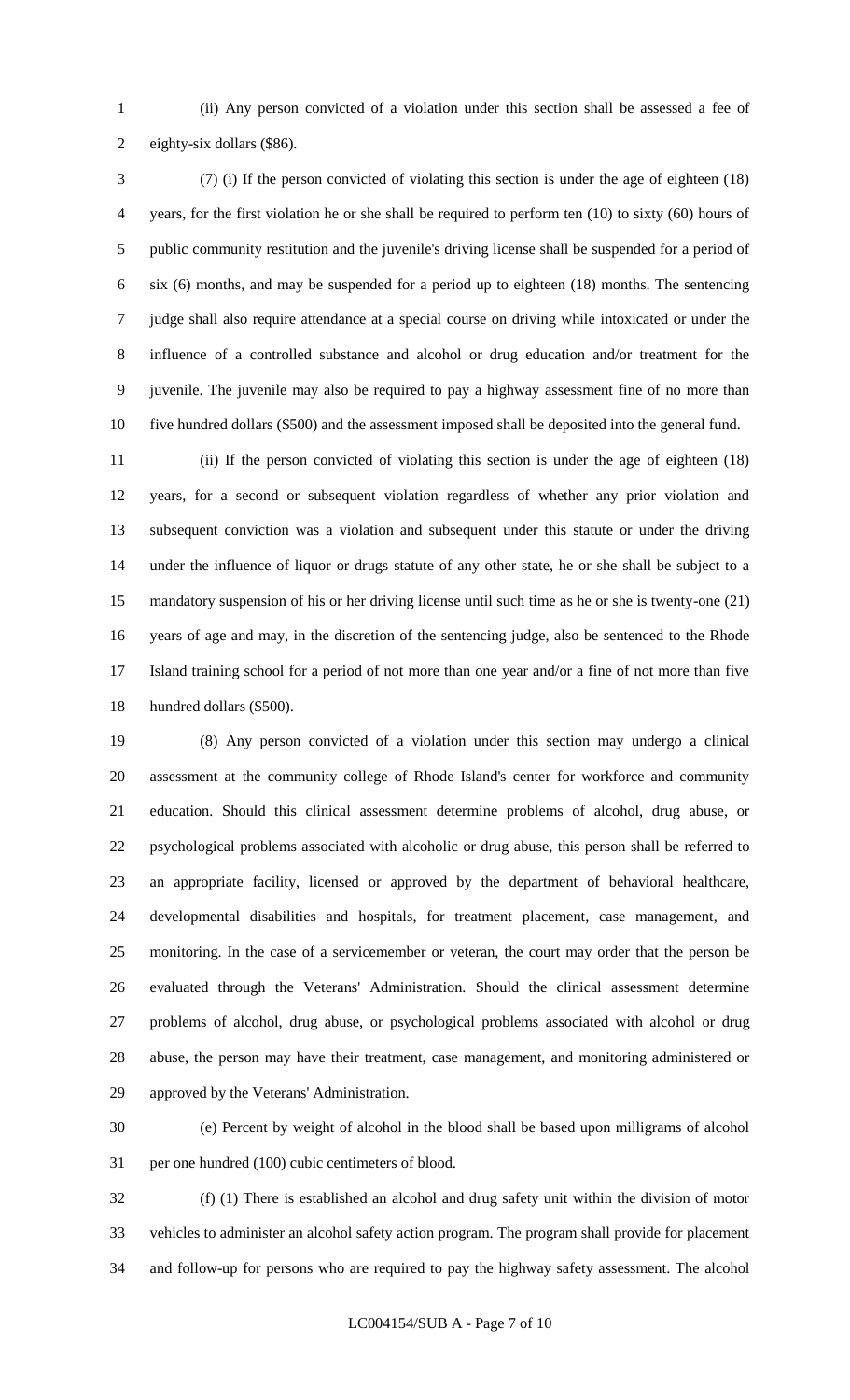and drug safety action program will be administered in conjunction with alcohol and drug programs licensed by the department of behavioral healthcare, developmental disabilities and hospitals.

 (2) Persons convicted under the provisions of this chapter shall be required to attend a special course on driving while intoxicated or under the influence of a controlled substance, and/or participate in an alcohol or drug treatment program; provided, however, that the court may permit a servicemember or veteran to complete any court-approved counseling program administered or approved by the Veterans' Administration. The course shall take into consideration any language barrier that may exist as to any person ordered to attend, and shall provide for instruction reasonably calculated to communicate the purposes of the course in accordance with the requirements of the subsection. Any costs reasonably incurred in connection with the provision of this accommodation shall be borne by the person being retrained. A copy of any violation under this section shall be forwarded by the court to the alcohol and drug safety unit. In the event that persons convicted under the provisions of this chapter fail to attend and complete the above course or treatment program, as ordered by the judge, then the person may be brought before the court, and after a hearing as to why the order of the court was not followed, may be sentenced to jail for a period not exceeding one year.

 (3) The alcohol and drug safety action program within the division of motor vehicles shall be funded by general revenue appropriations.

 (g) The director of the health department of the state of Rhode Island is empowered to make and file with the secretary of state regulations that prescribe the techniques and methods of chemical analysis of the person's body fluids or breath and the qualifications and certification of individuals authorized to administer this testing and analysis.

 (h) Jurisdiction for misdemeanor violations of this section shall be with the district court for persons eighteen (18) years of age or older and to the family court for persons under the age of eighteen (18) years. The courts shall have full authority to impose any sentence authorized, and to order the suspension of any license, for violations of this section. All trials in the district court and family court of violations of the section shall be scheduled within thirty (30) days of the arraignment date. No continuance or postponement shall be granted except for good cause shown. Any continuances that are necessary shall be granted for the shortest practicable time. Trials in superior court are not required to be scheduled within thirty (30) days of the arraignment date.

 (i) No fines, suspensions, assessments, alcohol or drug treatment programs, course on driving while intoxicated or under the influence of a controlled substance, public community restitution, or jail provided for under this section can be suspended.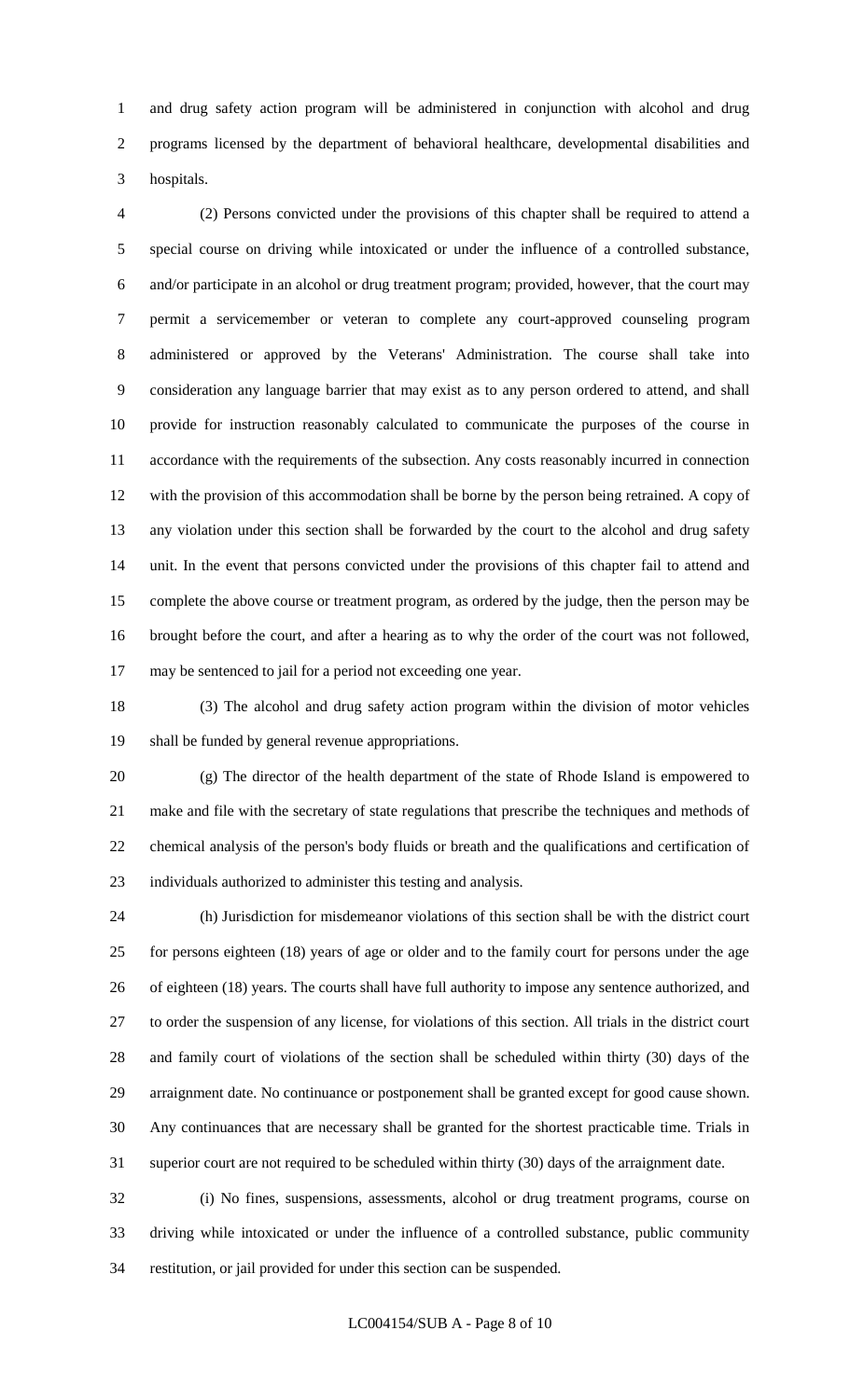(j) An order to attend a special course on driving while intoxicated that shall be administered in cooperation with a college or university accredited by the state, shall include a provision to pay a reasonable tuition for the course in an amount not less than twenty-five dollars (\$25.00), and a fee of one hundred seventy-five dollars (\$175), which fee shall be deposited into the general fund.

 (k) For the purposes of this section, any test of a sample of blood, breath, or urine for the presence of alcohol that relies in whole or in part upon the principle of infrared light absorption is considered a chemical test.

 (l) If any provision of this section, or the application of any provision, shall for any reason be judged invalid, such a judgment shall not affect, impair, or invalidate the remainder of the section, but shall be confined in this effect to the provision or application directly involved in the controversy giving rise to the judgment.

 (m) For the purposes of this section, "servicemember" means a person who is presently serving in the armed forces of the United States, including the Coast Guard, a reserve component thereof, or the National Guard. "Veteran" means a person who has served in the armed forces, including the Coast Guard of the United States, a reserve component thereof, or the National Guard, and has been discharged under other than dishonorable conditions.

SECTION 2. This act shall take effect upon passage.

======== LC004154/SUB A ========